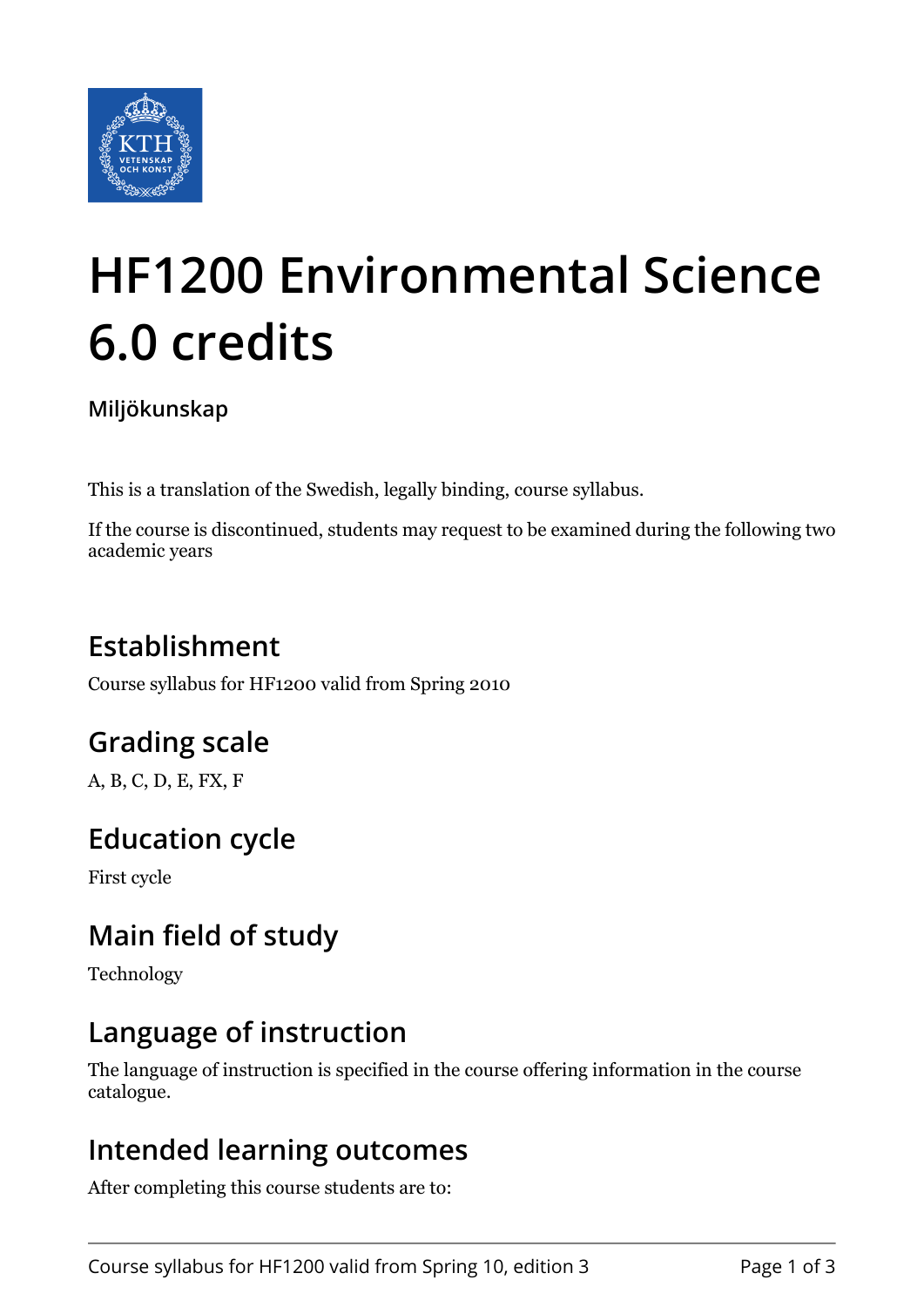- Know asmuchofcurrentenvironmental problems, technologiesandregulatory issuesthathe/shecandevelopandmaintainproductsandprocessesin anecologicallysustainablewayand be able to participleinsetting and evaluation ofenvironmental standards inpublicprocurement and contacts with authorities in a technically and ethically correct way
- Know as muchaboutinjury preventionthathe/shecanpreventwork-related injuriesbyapplyingknowledgeofahealth promotionapproach.

· Studentsshouldbe ableto applyanddevelopfutureworkplacesenvironmental and quality systemsby being ableto document, measure,monitorand improveworkingpracticesandaddress anyshortcomings

#### **Course contents**

- Environmental effects
- Environment purifications technologies: gas-, air, soil- and water purification
- Comprehensive attitude to an overall viewofenvironmentalissues
- How environment matters are prioritized in a business enterprise, live cycle assessments
- The tools available to society to control environment protection, description of environmental consequences
- Waste managementandrecyclingprinciples
- Physical environment: load, noise, illumination, chemical health risks etc
- How to design a work site ergonomically an ppsychosocialand ergonomic workplace
- To geta basic knowledge ofproject and usabilityinprocurement,

## **Disposition**

The course consists of lectures, exercises,mandatorylaboratoryandworkpresentations,Attendance is mandatory forlaboratory work andsimilar.

## **Specific prerequisites**

Knowledge and skills corresponding to the requirements for acceptance to the engineering education

### **Course literature**

"Hållbar utveckling: en introduktion för ingenjörer och andra problemlösare." Fredrik Gröndahl, Magdalena Svanström. Liber

Utvalda kapitel ur boken: "Arbete och teknik på människans villkor", Prevent. (utvalda kapitel kan köpas som pdf av STH)